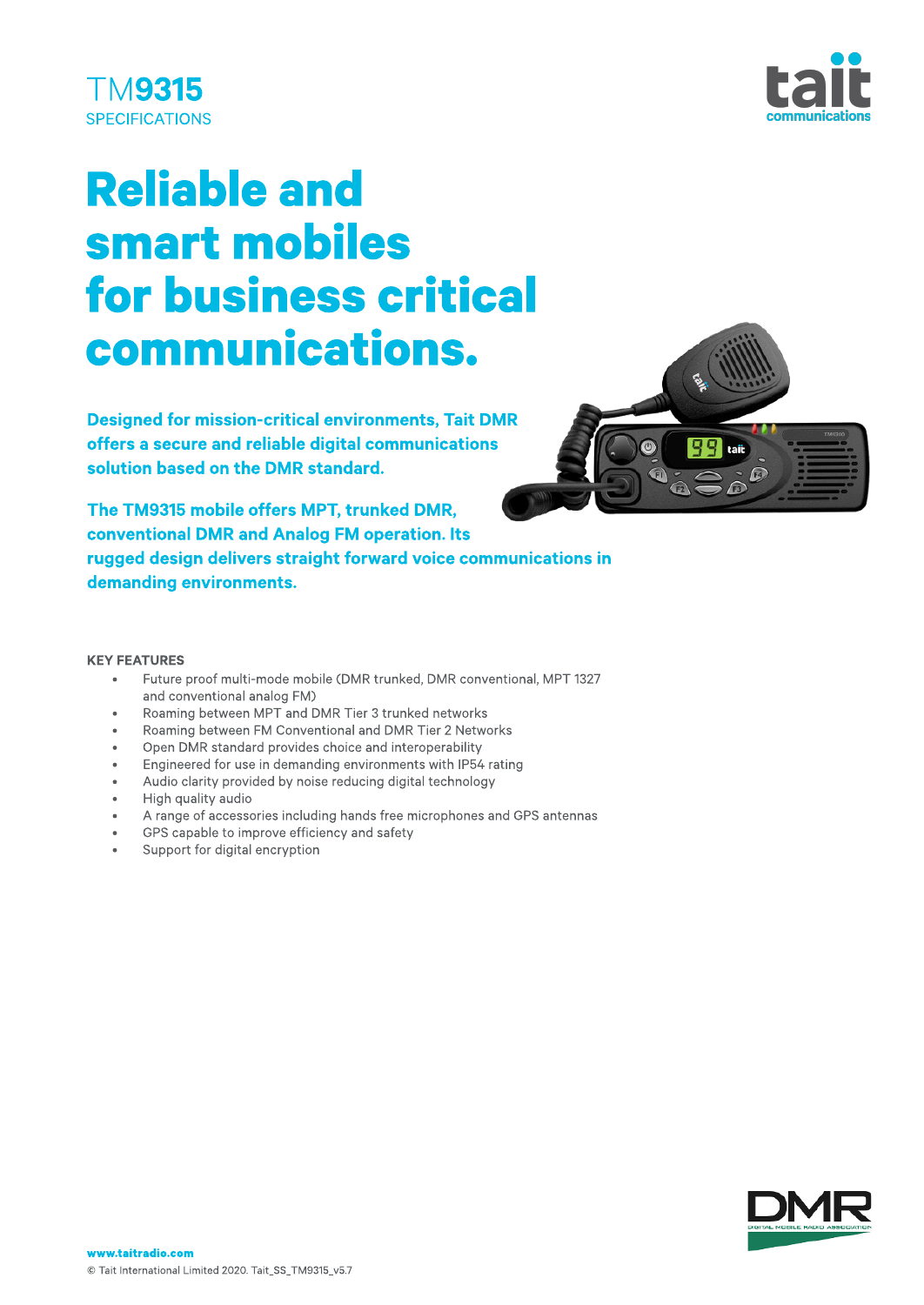



#### **FEATURES AND BENEFITS\***

#### TM9315 features to improve workforce safety

- Digital technology improves audio quality and reduces background noise to ensure clear communications
- High quality voice ensuring the operator and users will understand the message
- Emergency calls have priority access to the network
- GPS capable (software/hardware option) radio ensures that you know where your workforce is at all times
- Lone Worker

## Improve your organization's efficiency

- 100 channel/talk-group capacity gives considerable flexibility
- Trunked operation allows for individual and private calls within designated groups
- Up to four trunked networks supported (MPT standard, DMR Tier 3 as a software option)
- Up to 100 call presets per trunked network
- Over-the-air-programming(OTAP) with the industry-leading Tait EnableFleet configuration management system delivers software and firmware changes over the Tait DMR Tier 3 radio network, making it faster, easier and more affordable to update and optimize the performance of the radios in your fleet

#### **Facilities to improve network** security

- Optional 56bit DES encryption ensures privacy of conversations
- Stun and Revive are implemented to temporarily deny a specific mobile access to the network
- When operating in DMR mode all terminals must be authenticated on the network before they are given access

#### Designed to perform in demanding environments

- High power external speaker option
- Rugged standard microphone
- Tough die-cast metal chassis with IP54 rated casing, giving protection against dust and splashing water

#### Voice communications delivering on operational needs

- Quad mode terminal offering, Conventional DMR Tier 2 conventional FM, MPT 1327 and trunked DMR (software option) in one device
- Roaming between Conventional FM and Conventional DMR networks
- Roaming between MPT 1327 and trunked DMR networks
- Group calls allow separate teams to communicate amongst themselves without having to listen to irrelevant traffic
- Channel capacity with support of up to 100 channels
- Digital simplex mode
- Analog capability, includes foreground scan, CTCSS and DCS
- High quality voice
- Shared programming structure between 9300 terminals

## Complete package with accessories portfolio

- Audio accessories are available including microphones and external speakers
- Variety of power supply units are available for your region and your specific application
- Vehicle installation kits for different mounting options
- Programming and service kits for ease of configuration and set up

#### Smart features

- Low standby power consumption
- Wide power control 1:25 ratio (25W)
- Duty 33% transmit 2 minute TX 4 minute RX (25W)
- CCDI control over conventional channels
- RAP control for trunked networks
- Control of digital outputs by status messages

#### Data Services

- Short data messages for location
- CCDI connectivity to the mobile for short data and control messages in conventional mode
- RAP connectivity to the mobile for short data and control messages in trunked mode

\* Not all features are supported in all modes of operation. Feature comparison tables are available in the full product catalog.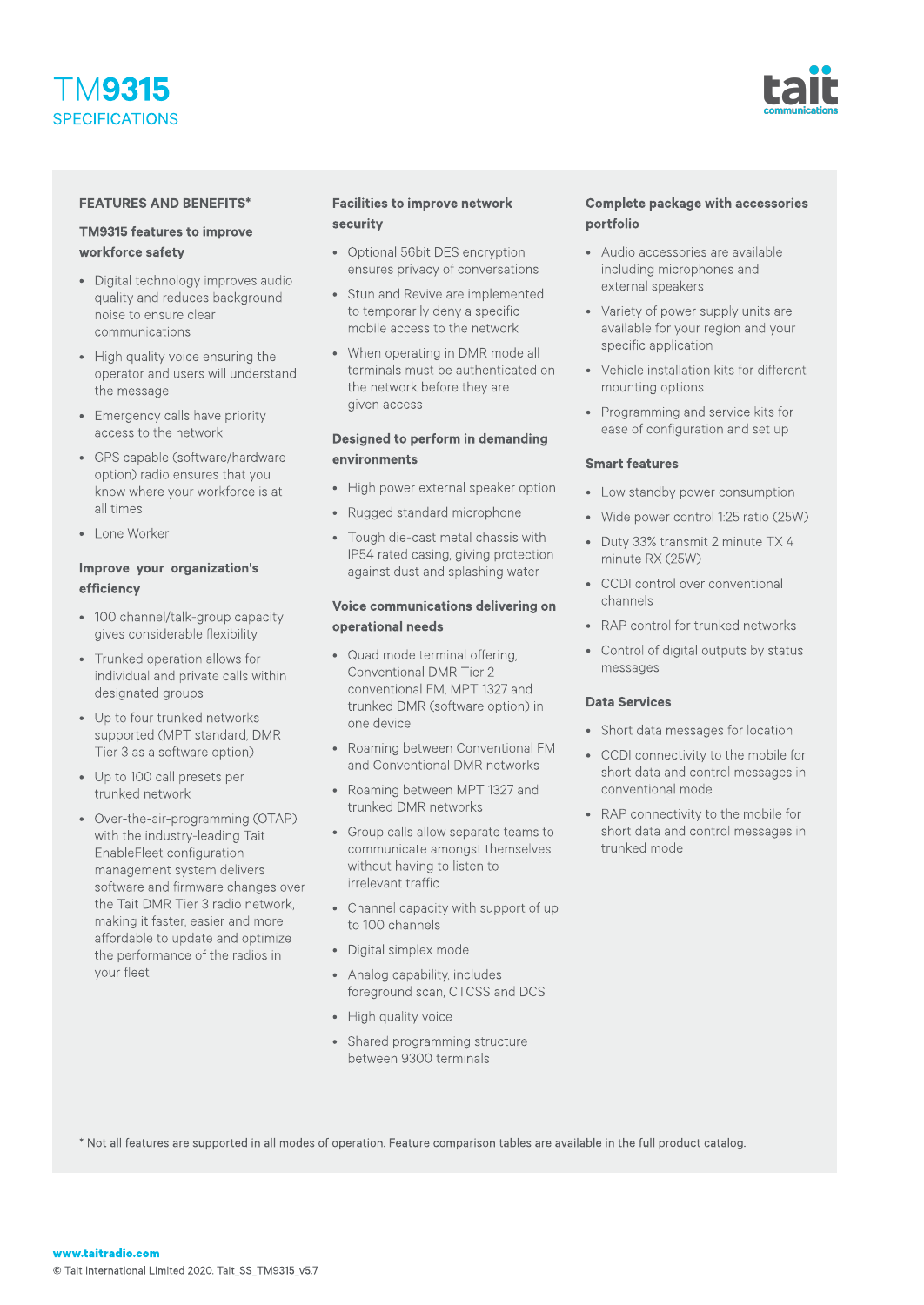# TM9315 **SPECIFICATIONS**

GENERAL



## Frequency stability  $\pm$ 0.5ppm (-22°F to 140°F/-30°C to 60°C) Conventional Mode Networks 2008 and 2008 and 2008 and 2008 and 2008 and 2008 and 2008 and 2008 and 2008 and 2008 and 2008 and 20 Channels/zones 100 channels,1zone Scan/vote groups 300 Trunked Mode Networks 4 Talk groups 32 talk groups and the state of the state of the state of the state of the state of the state of the state of the state of the state of the state of the state of the state of the state of the state of the state Zones and work groups and  $\sim$  0 OTAP Supported (DMR Tier 3) Dimensions Body - in (mm) end and the state of the Height 25W: 21 (52), 30-50W: 2.1 (52) Width 25W: 6.3 (160), 30-50W: 6.3 (160) Depth 25W: 6.9 (175), 30-50W: 7.7 (195) 2digit control head - in (mm) Height:2.0(51),Width:6.9 (175),Depth:1.38 (35) Weight - lb (kg) Body 25W: 2.6 (1.2), 30-50W: 3.1 (1.4) Control head 0.4 (0.18) Channel spacing 6.25/12.5/15/20/25/30kHz Frequency increment/channel step 2.5/3.125/5/6.25kHz Operating temperature  $-22^{\circ}F$  to  $140^{\circ}F$  (-30 $^{\circ}C$  to  $60^{\circ}C$ ) Water and dust protection IP54 ESD rating the state of the state of the state of the state of the state of the state of the state of the state of the state of the state of the state of the state of the state of the state of the state of the state of the Rated audio 3W(internal speaker) 10W(external speaker) Power supply Power supply DC:10.8-16VDC, AC: Desk top PSU - 100 to 130V or 200 to 250V Air interface standard and a metal control of the DMR: ETSI TS 102 361 Signaling options (Analog) **PL (CTCSS), DPL (DCS), Selcall, T99, MDC1200, MPT 1327** Signaling options (Digital) and the control of the DMRTier 2, DMRTier 3 (option) Vocoder type AMBE +2™ Packet Data 
packet Data **Packet Data 
Packet Data 
Packet Data**  Packet Data **Packet Data 
<b>Packet Data Packet Data Packet Data Packet Data Packet Data Packet Data Packet Data Packet Data**

| <b>TRANSMITTER**</b>                     | <b>VHF</b>                                                                      | <b>UHF</b>                   | 700/800MHZ#          |  |  |  |  |
|------------------------------------------|---------------------------------------------------------------------------------|------------------------------|----------------------|--|--|--|--|
| Frequency range                          | 136-174MHz                                                                      | 320-380MHz <sup>a</sup>      | 757-870MHz           |  |  |  |  |
|                                          | 174-225MHz <sup>a</sup>                                                         | 378-470MHz (HK) <sup>+</sup> |                      |  |  |  |  |
|                                          |                                                                                 | 400-470MHz (H5) <sup>B</sup> |                      |  |  |  |  |
|                                          |                                                                                 | 450-520MHz (H7)              |                      |  |  |  |  |
| Output power                             |                                                                                 |                              |                      |  |  |  |  |
| 25W Models                               | 25W, 10W, 5W, 1W                                                                | 25W, 10W, 5W, 1W             | <b>NA</b>            |  |  |  |  |
| High Power models                        | 50W, 25W, 15W, 10W                                                              | 40W, 20W, 15W, 10W           | 35/30W, 25W, 10W, 2W |  |  |  |  |
| Input current                            |                                                                                 |                              |                      |  |  |  |  |
| <b>Standby Current</b>                   | 0.1A                                                                            | 0.1A                         | 0.1A                 |  |  |  |  |
| 25W Models                               | 5.5A                                                                            | 5.5A                         | <b>NA</b>            |  |  |  |  |
| High Power models                        | 10.5A                                                                           | 9A (7A) <sup>^</sup>         | 7A                   |  |  |  |  |
| FM Hum and noise (Analog)                |                                                                                 |                              |                      |  |  |  |  |
| 12.5kHz                                  | $-40dB$                                                                         | $-40dB$                      | $-40dB$              |  |  |  |  |
| 25kHz <sup>1</sup>                       | $-45dB$                                                                         | $-45dB$                      | $-45dB$              |  |  |  |  |
| Adjacent channel power - static (Analog) |                                                                                 |                              |                      |  |  |  |  |
| @ 12.5kHz offset                         | $-60dB$                                                                         | $-60dB$                      | $-60dB$              |  |  |  |  |
| @ 25kHz offset 1                         | $-70dB$                                                                         | $-70dB$                      | $-70dB$              |  |  |  |  |
| Adjacent channel power - static (DMR)    |                                                                                 |                              |                      |  |  |  |  |
| ETS 300-113                              | 12.5kHz: 60dB                                                                   | 12.5kHz: 60dB                | 12.5kHz: 60dB        |  |  |  |  |
| Conducted/radiated emissions             | 25W: -36dBm                                                                     | 25W: -36dBm                  |                      |  |  |  |  |
|                                          | 50W: -20dBm                                                                     | 40W: -20dBm                  | 30/35W: -20dBm       |  |  |  |  |
| Audio response (Analog)                  | $+1/-3dB$                                                                       | $+1/-3dB$                    | $+1/-3dB$            |  |  |  |  |
| Audio distortion (Analog)                | 2.5% @1kHz, 60%                                                                 | 2.5% @1kHz, 60%              | 2.5% @1kHz, 60%      |  |  |  |  |
|                                          | deviation                                                                       | deviation                    | deviation            |  |  |  |  |
| Duty cycle                               | 25W: 2min Tx, 4min Rx for 8 hrs @ 140°F (+60°C), 5W: continuous @ 104°F (+40°C) |                              |                      |  |  |  |  |
|                                          | 30/35/40/50W: 1min Tx, 4min Rx for 8 hrs @ 140°F (+60°C)                        |                              |                      |  |  |  |  |

1Wideband operation is not available in the USA in some bands.<br>\*\*Contact your local Tait representative for more information.<br># Supports 700 A-Block frequencies (757-758MHz Tx & Rx; 787-788MHz Tx)<br>¤ 25W model only.

<sup>+</sup> 40Wmodel only. ^40WHKmodel only.

#### www.taitradio.com

© Tait International Limited 2020.Tait\_SS\_TM9315\_v5.7